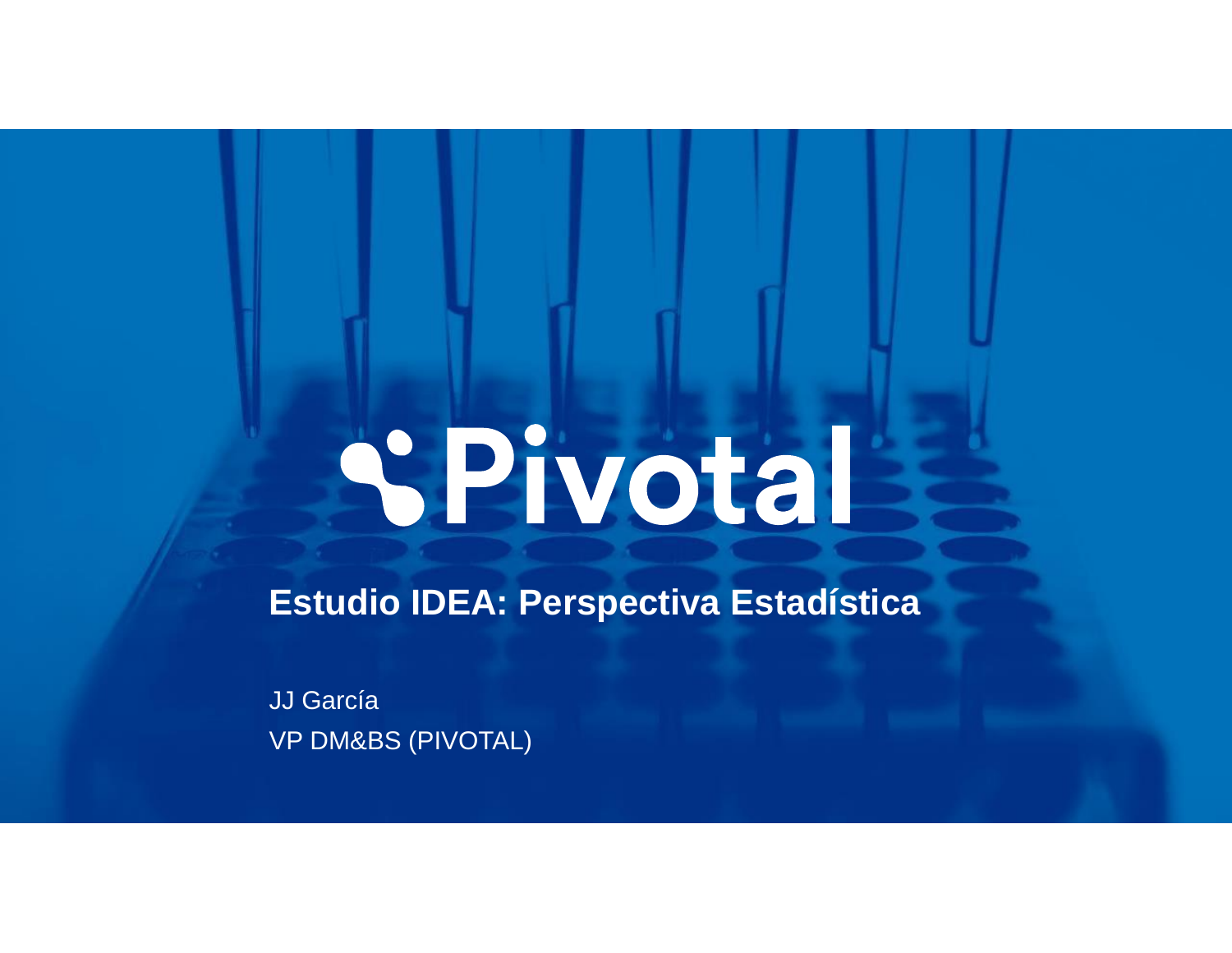

*This document is the property of* PIVOTAL S.L. *and its affiliates and/or the corresponding client/sponsor (the "Company") and is strictly confidential. It contains information intended only for the person to whom it is transmitted. With receipt of this information, the recipient acknowledges and agrees that:*

- *This document is not intended to be distributed, and if distributed inadvertently, will be returned to the Company as soon as possible;*
- *The recipient will not copy, fax, reproduce, divulge, or distribute this confidential information, in whole or in part, without the prior express written consent of the Company; and,*
- *All of the information herein will be treated as confidential material with no less care than that afforded to its own confidential material.*

*The opinions expressed are in good faith and while every care has been taken in preparing this document, the Company makes no representations and gives no warranties of whatever nature in respect of this document, including but not limited to the accuracy or completeness of any information, facts and opinions contained therein.*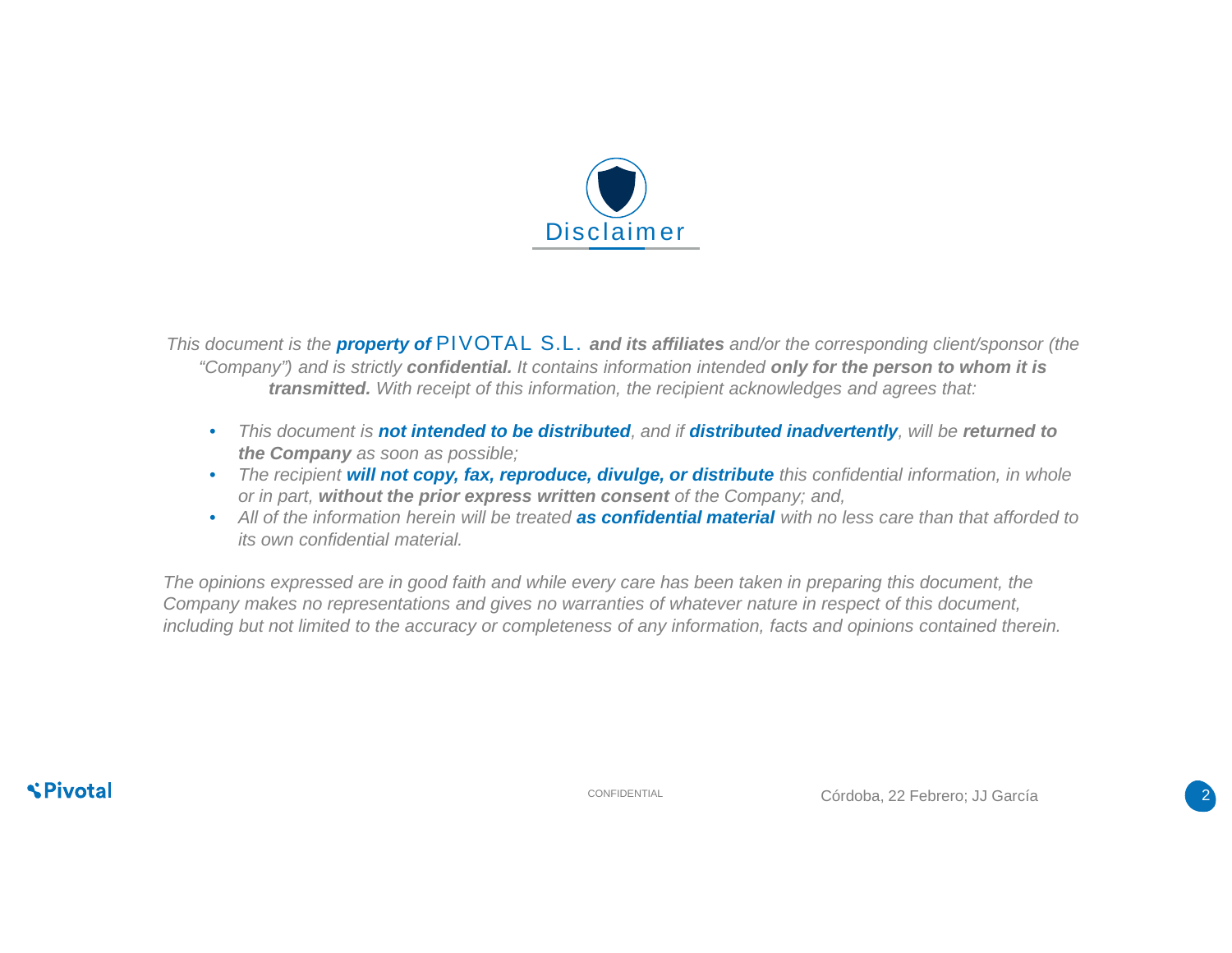## **Background and Rationale**

- **Current standard of care for stage III colon cancer patients: 6 months of oxaliplatin-based adjuvant therapy with FOLFOX or CAPOX (XELOX)**
- **Oxaliplatin is associated with cumulative dose-dependent neurotoxicity**
	- Debilitating for many patients, both short- and long-term
		- Nerve damage (e.g. numbness, tingling, pain) can persist long after discontinuation of therapy, sometimes permanently
	- Dose reductions and early discontinuation of therapy are common

### • **Shorter duration treatment without loss of efficacy would be of benefit to patients and health care resources**

Córdoba, 22 Febrero; JJ García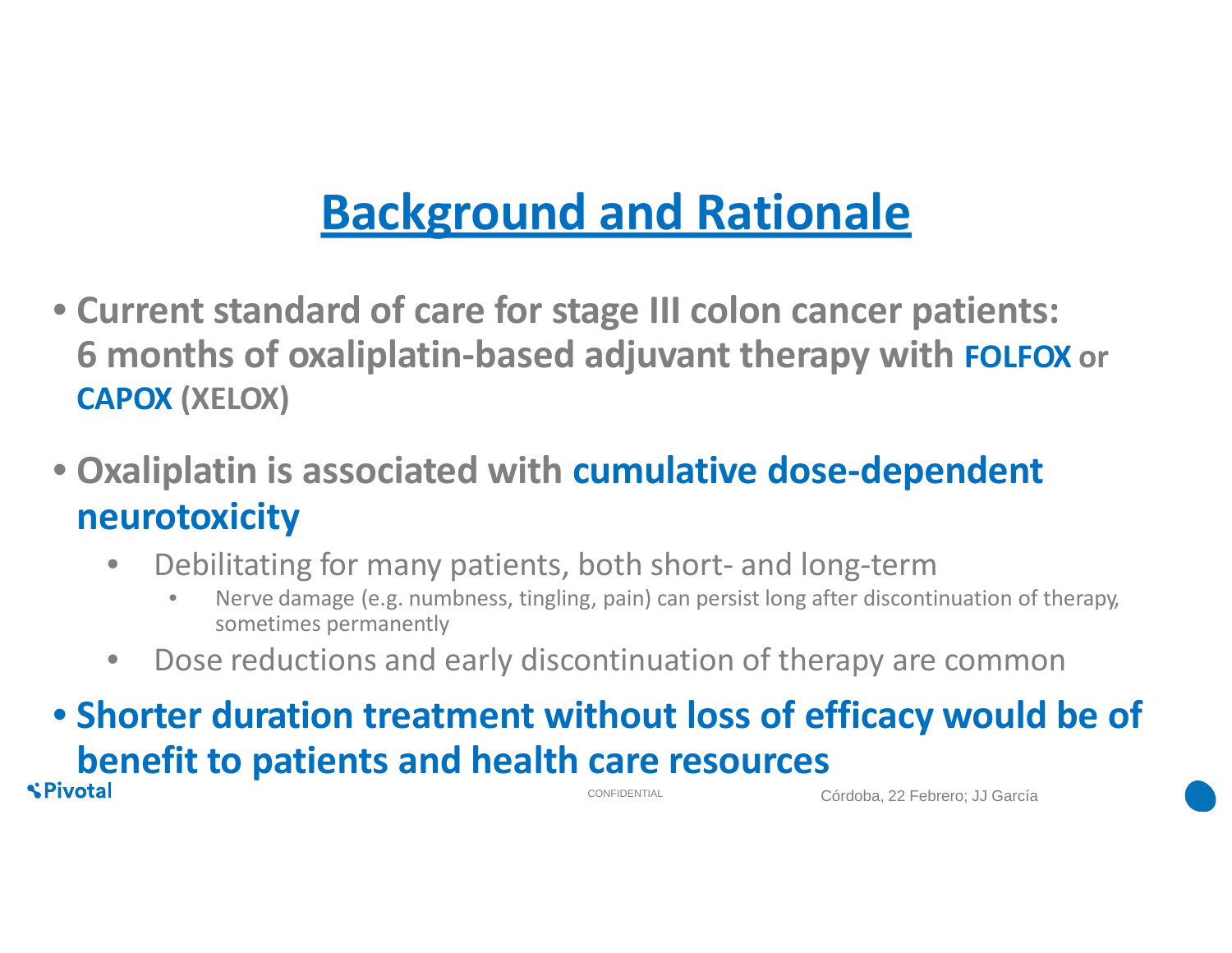## **12 weeks of ci 5-FU vs 6 months of 5-FU/LV**

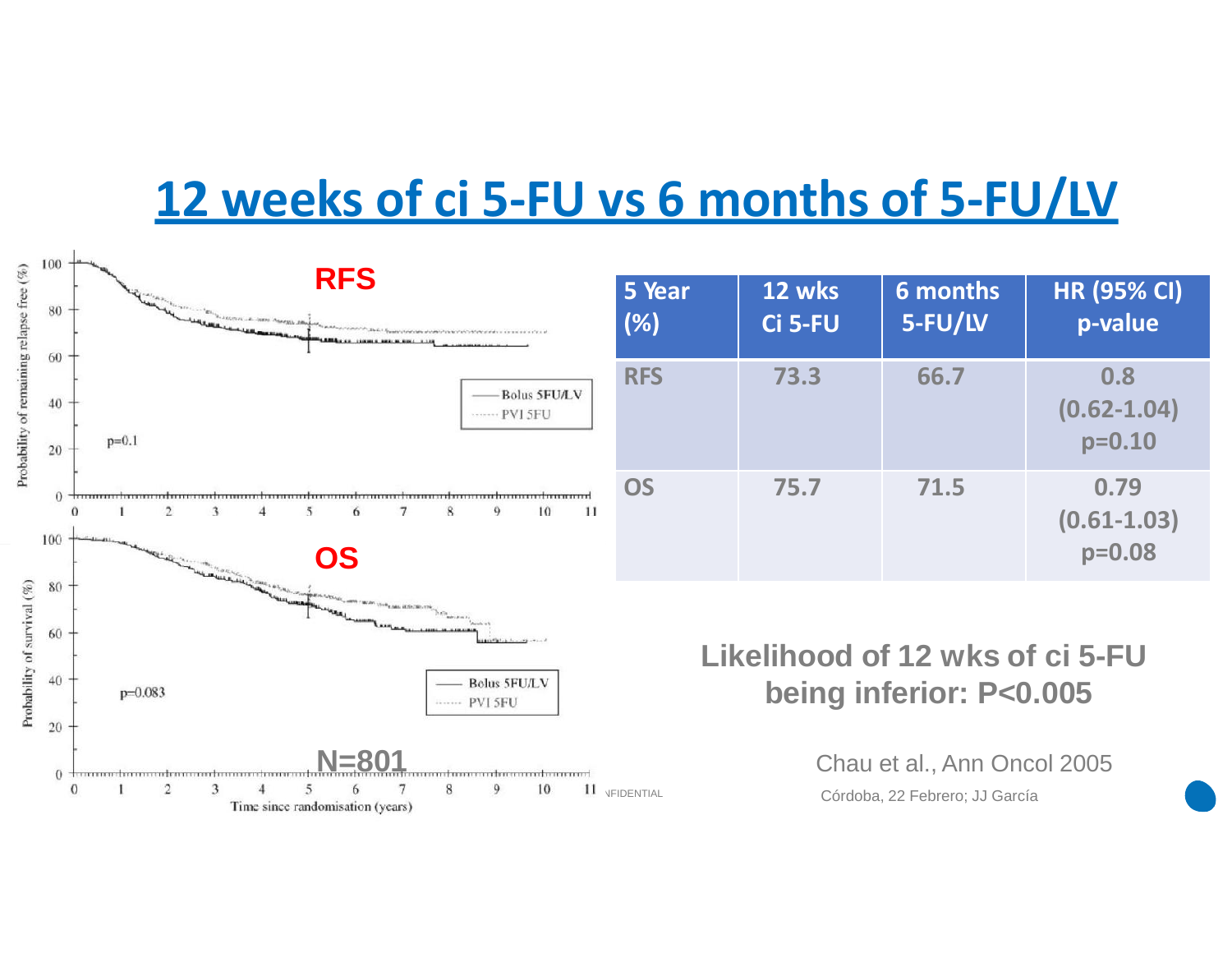## **International Duration Evaluation of Adjuvant Chemotherapy (IDEA) Collaboration**

- Academic collaboration of clinicians and statisticians from six randomized phase III trials (12 countries)
	- **SCOT** (UK, Denmark, Spain, Australia, Sweden, New Zealand), **TOSCA** (Italy), **Alliance/SWOG 80702** (US, Canada), **IDEA France**, **ACHIEVE** (Japan), **HORG** (Greece)
- Total of **12,834 patients with stage III disease** included in analysis
	- High number of patients needed to make sure with high confidence that we are not sacrificing efficacy of therapy for decreased toxicity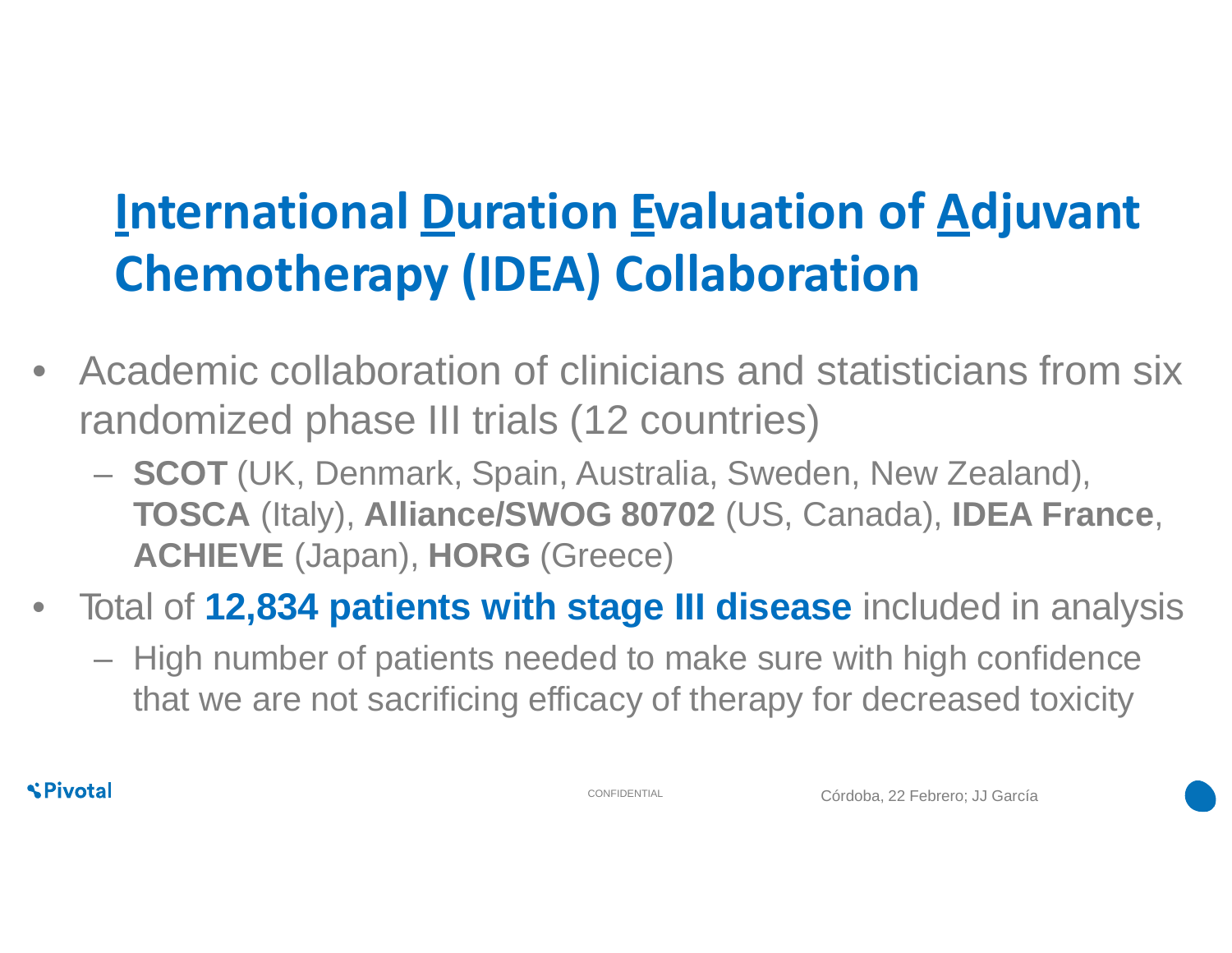# Study Overview

#### • **Objective**

To evaluate the **non-inferiority** of 3 m compared with 6m of adjuvant oxaliplatin-based treatment in stage III colon cancer

#### • **Approach**

Prospectively-designed, pooled analysis of individual patient from data from six concurrently conducted phase III randomized trials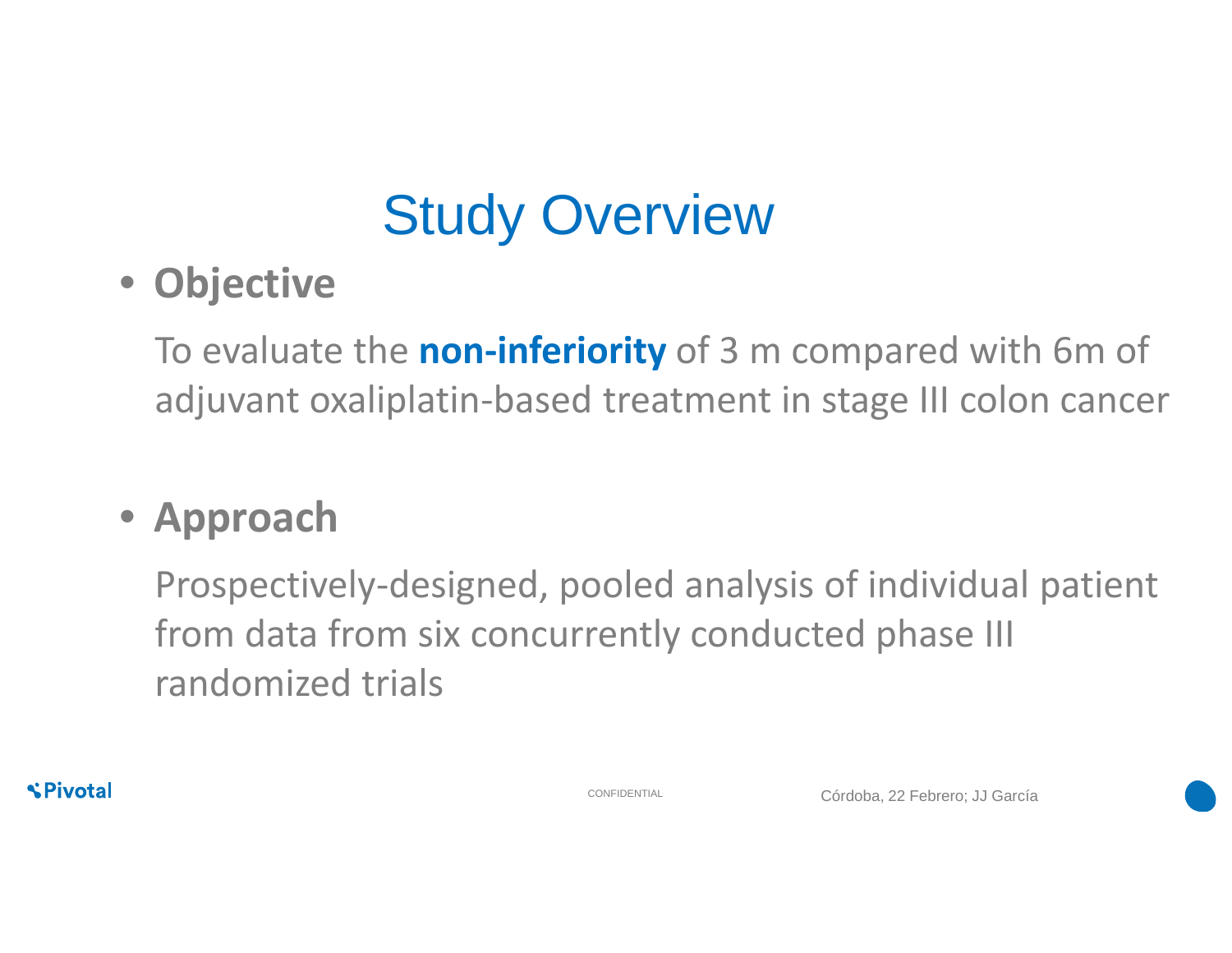## Statistical design

#### • **Primary Endpoint: Disease Free Survival (DFS)**

Time from date of randomization to the earliest date of relapse, secondary colorectal primary tumor. Or death due to all causes

#### • **Primary Analysis Population: Modified Intent-To-Treat**

- Randomized and received any dose of treatment
- Analysis according to patient's original randomization assignment
- DFS Hazard Ratio (HR: 3m vs. 6 m) and two-sided 95% cpnfidence interval (CI) were estimated by Cox model **stratified by study**
- **Pre-planned Subgroup Analyses: By regimen and T/N stage**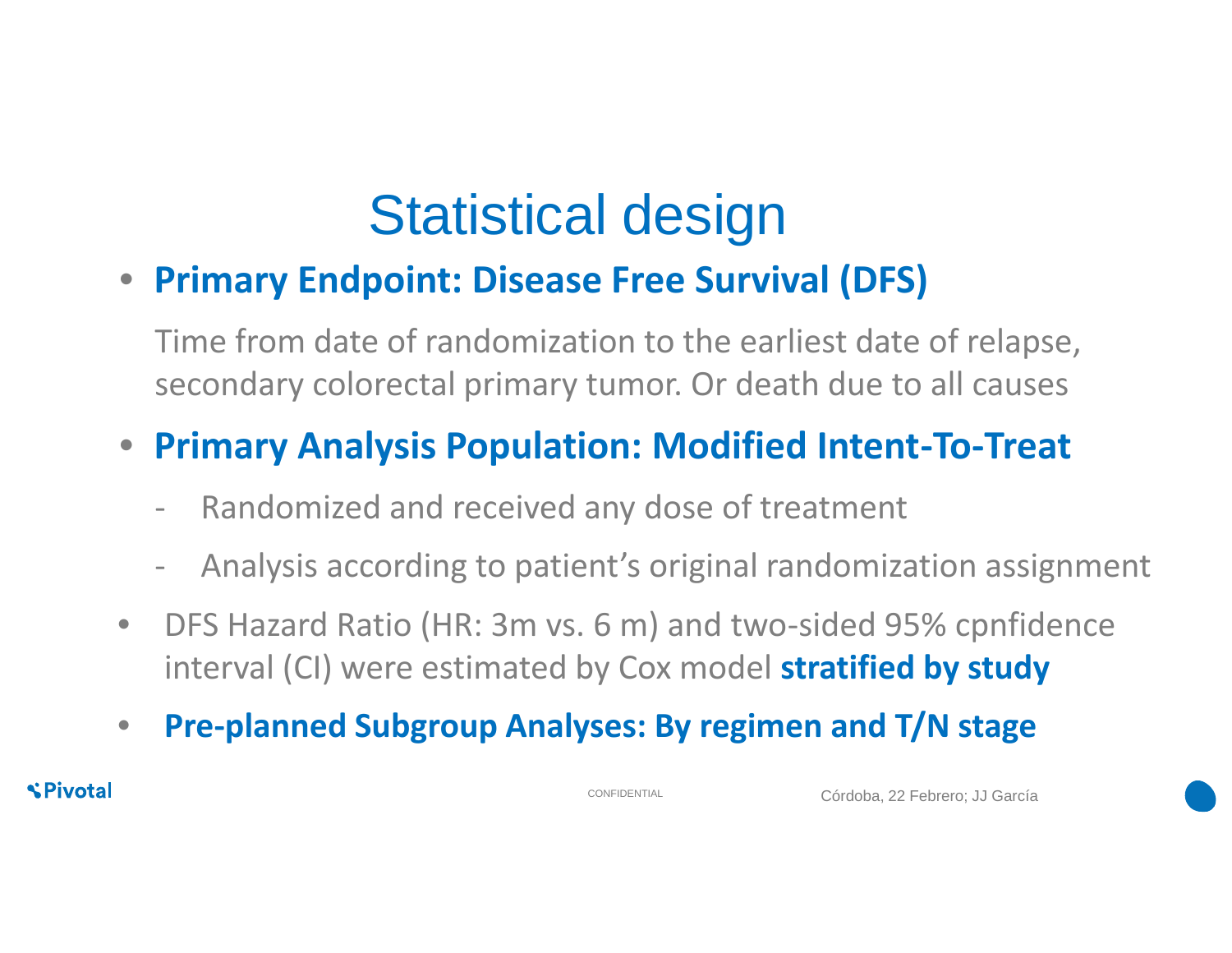

#### **Objective:**

**Design** 

Reduce side-effects of therapy without giving up (too much) anti-<br>cancer efficacy of therapy

#### **Non-inferiority design:**

**As agreed upon by patient advocates and oncologists,shorter duration of therapy should not sacrifice more than 12% of benefit of adjuvant therapy**

**In statistical terms: upper 95% confidence interval of Hazard Ratio (HR) of disease free survival (DFS) should not exceed** *1.12*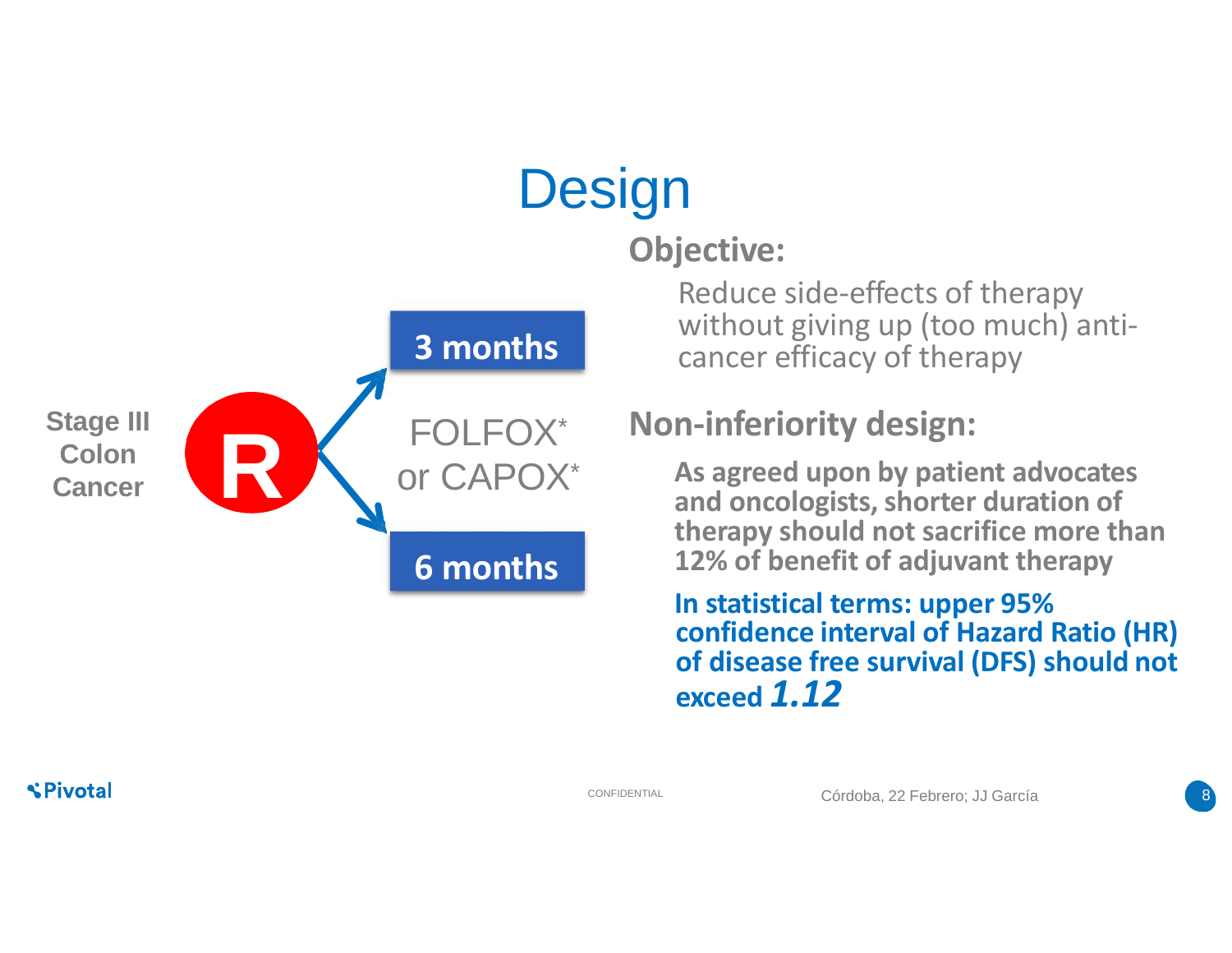# Non-Inferiority Hypothesis Testing

#### **Statistical Conclusions Under Different Scenarios**

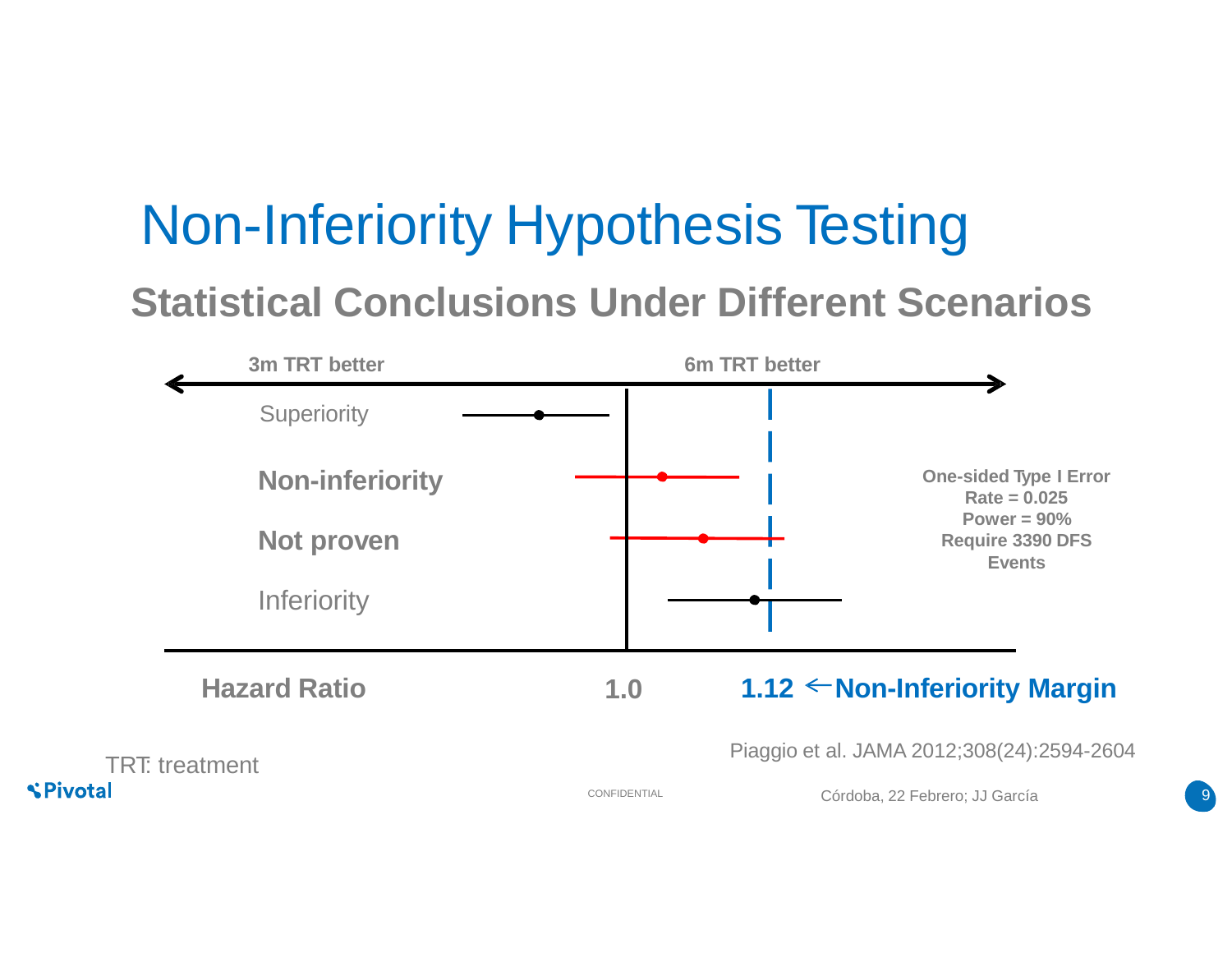## **IDEA Trials Summary**

| Trial                                                                                                           | Regimen(s)               | <b>Stage III Colon</b><br><b>Cancer Patients*</b> | <b>Enrolling Country</b>                              |
|-----------------------------------------------------------------------------------------------------------------|--------------------------|---------------------------------------------------|-------------------------------------------------------|
| <b>TOSCA</b>                                                                                                    | <b>CAPOX or FOLFOX4</b>  | 2402                                              | <b>Italy</b>                                          |
| <b>SCOT</b>                                                                                                     | <b>CAPOX or mFOLFOX6</b> | 3983                                              | UK, Denmark, Spain, Australia,<br>Sweden, New Zealand |
| <b>IDEA France</b>                                                                                              | <b>CAPOX or mFOLFOX6</b> | 2010                                              | <b>France</b>                                         |
| C80702                                                                                                          | mFOLFOX6                 | 2440                                              | US, Canada                                            |
| <b>HORG</b>                                                                                                     | <b>CAPOX or FOLFOX4</b>  | 708                                               | Greece                                                |
| <b>ACHIEVE</b>                                                                                                  | <b>CAPOX or mFOLFOX6</b> | 1291                                              | Japan                                                 |
| *Only stage III colon cancer patients were included in the pooled primary analysis                              |                          |                                                   |                                                       |
| PRESENTED AT: ASCO ANNUAL MEETING '17<br>#ASCO17<br>Presented by: Qian Shi, PhD on behalf of IDEA collaborators |                          |                                                   |                                                       |

**SPivotal** 

Presented By Qian Shi at 2017 ASCO Annual Meeting Córdoba, 22 Febrero; JJ García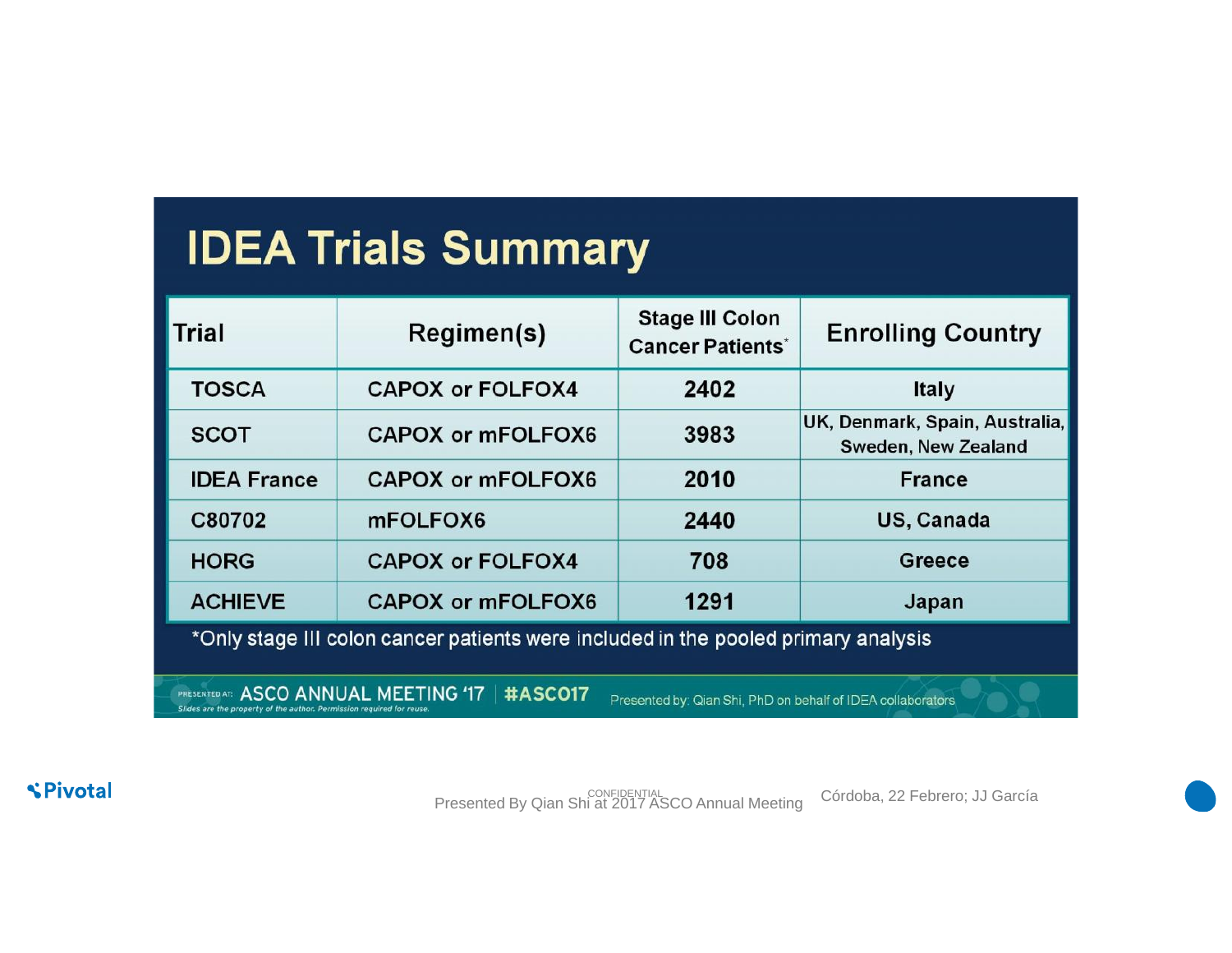| <b>Patient Characteristics</b>     | <b>TOSCA</b> | <b>SCOT</b> | <b>IDEA France</b> | <b>C80702</b> | <b>HORG</b> | <b>ACHIEVE</b> |
|------------------------------------|--------------|-------------|--------------------|---------------|-------------|----------------|
|                                    | $(N=2402)$   | $(N=3983)$  | $(N=2010)$         | $(N=2440)$    | $(N=708)$   | $(N=1291)$     |
| Median Age, years                  | 64           | 65          | 64                 | 61            | 67          | 66             |
| ECOG PS*                           |              |             |                    |               |             |                |
| 0                                  | 95%          |             | 74%                | 71%           | 82%         |                |
| $\mathbf{1}$                       | 5%           |             | 25%                | 28%           | 18%         |                |
|                                    |              |             |                    |               |             |                |
| T4                                 | 12%          | 29%         | 18%                | 15%           | 14%         | 28%            |
| N Stage                            |              |             |                    |               |             |                |
| N1                                 | 73%          | 69%         | 75%                |               | 67%         |                |
| N <sub>2</sub>                     | 27%          | 31%         | 25%                |               | 33%         |                |
|                                    |              |             |                    |               |             |                |
| <b>Median follow-up</b><br>time, m | 62           | 37          | 51                 | 35            | 48          | 37             |

**SPivotal** 

CONFIDENTIAL Córdoba, 22 Febrero; JJ García 11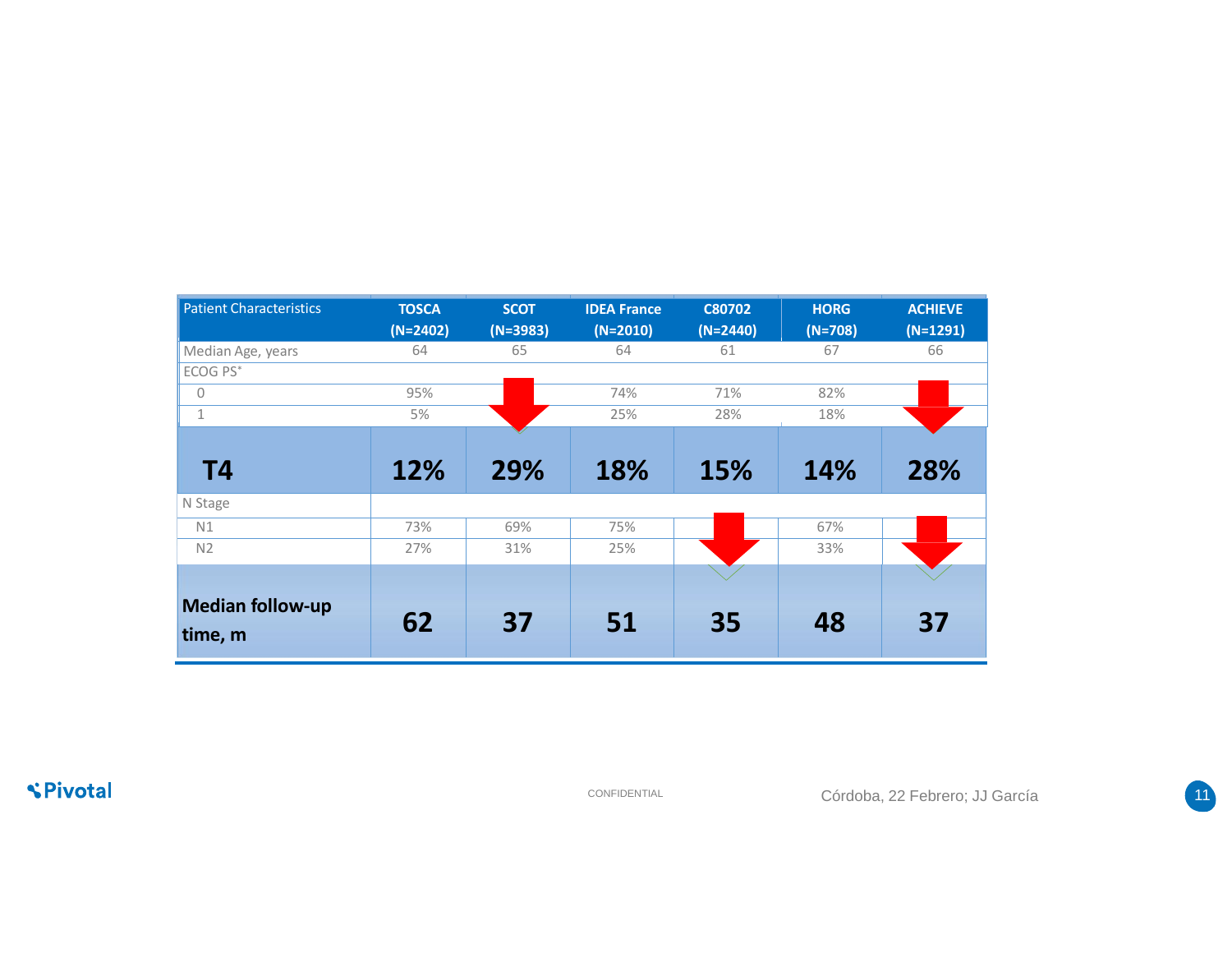## Regimens and Patient Characteristics

|                        | <b>CAPOX</b>       | <b>FOLFOX</b>                  | P-value  |
|------------------------|--------------------|--------------------------------|----------|
| Age, yrs (range)       | 65.0 (18-85)       | 64.0 (19-88)                   | < 0.0001 |
| Gender (%male)         | 57.2               | 56.0                           | 0.17     |
| ECOG 0 / 1 / 2 (%)     | 81.1 / 18.8 / 0.1  | 77.6 / 21.8 / 0.7              | < 0.0001 |
| T stage $1-2/3/4$ (%)  | 12.5 / 63.2 / 24.3 | 13.7 / 67.7 / 18.6             | < 0.0001 |
| N stage $1/2$ (%)      | 71.4 / 28.6        | 72.4 / 27.6                    | 0.47     |
| Risk group (%) T1-3 N1 | 56.4               | 60.2                           | < 0.0001 |
| T4 and $/$ or N2       | 43.6               | 39.8                           |          |
| # LNs examined (range) | $19(1-122)$        | $19(1-132)$                    | 0.33     |
| Grade (%) 1-2 / 3-4    | 88.2 / 11.8        | 84.9 / 15.1                    | 0.0002   |
| Pivotal                | CONFIDENTIAL       | Córdoba, 22 Febrero; JJ García |          |

 $\mathbf{C}$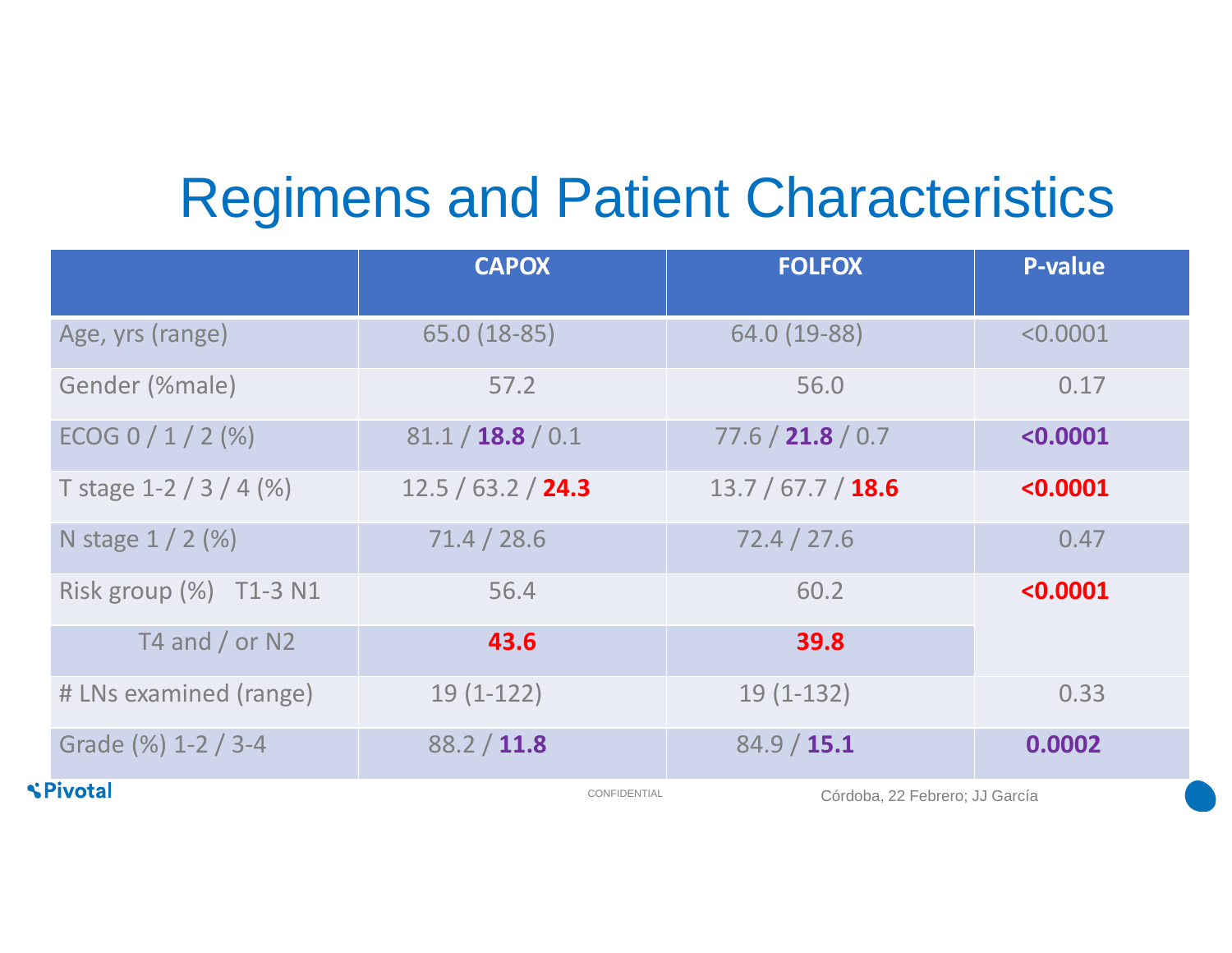



Presented By Qian Shi at 2017 ASCO Annual Meeting

**SPivotal** 

CONFIDENTIAL Córdoba, 22 Febrero; JJ García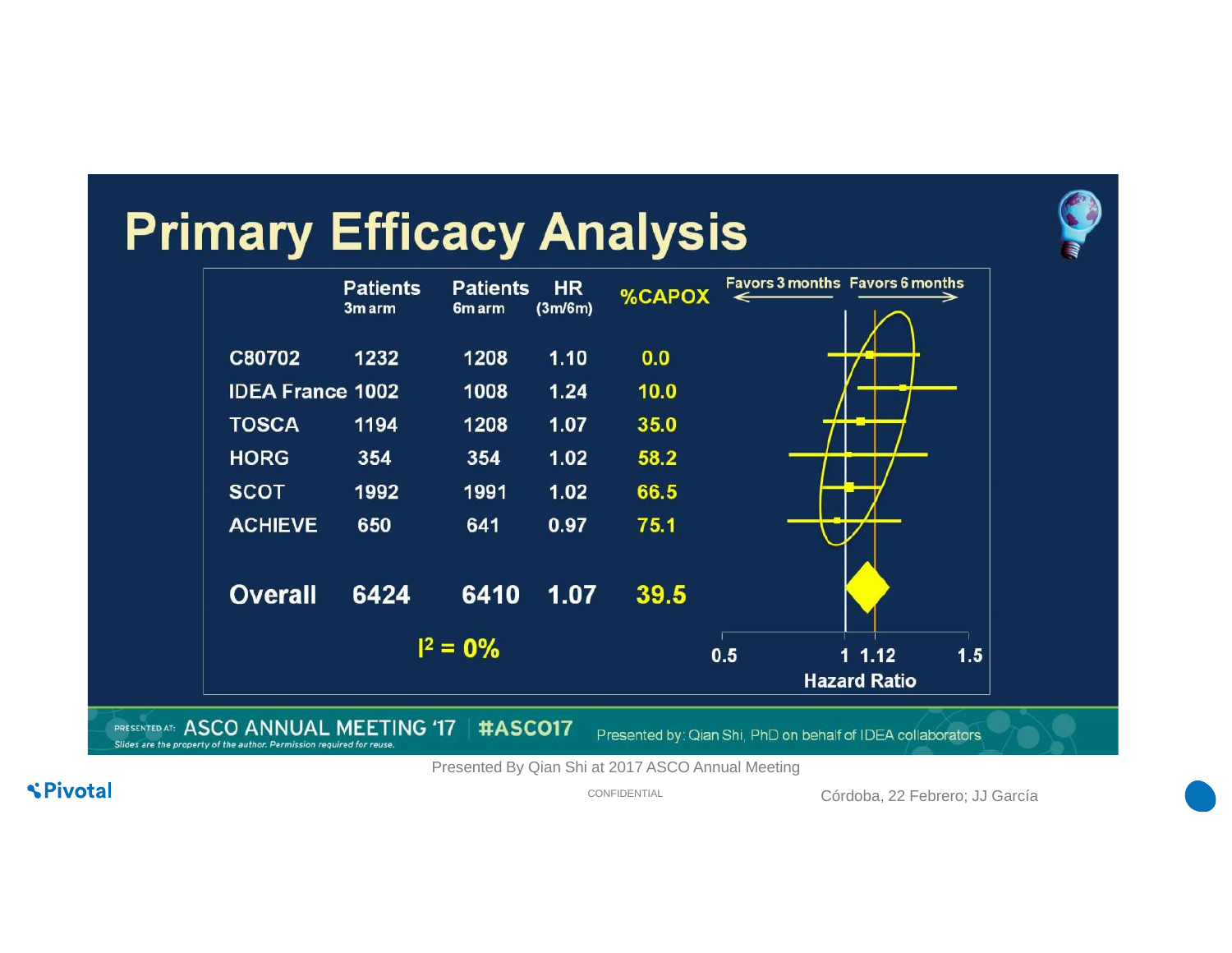# STATISTICAL ANALYSIS PLAN

- The primary IDEA efficacy analysis will consist of estimating the hazard ratio for DFS comparing 3 versus 6 months of therapy using a Cox proportional hazards regression model.
- Interaction testing will be performed between treatment assignment and N-stage, T-stage and the choices of initial therapy (FOLFOX vs. CAPOX).
- The primary endpoint of DFS will be compared between treatment groups in the modified per-protocol population, defined as all patients randomized and who received at least 3 months of therapy.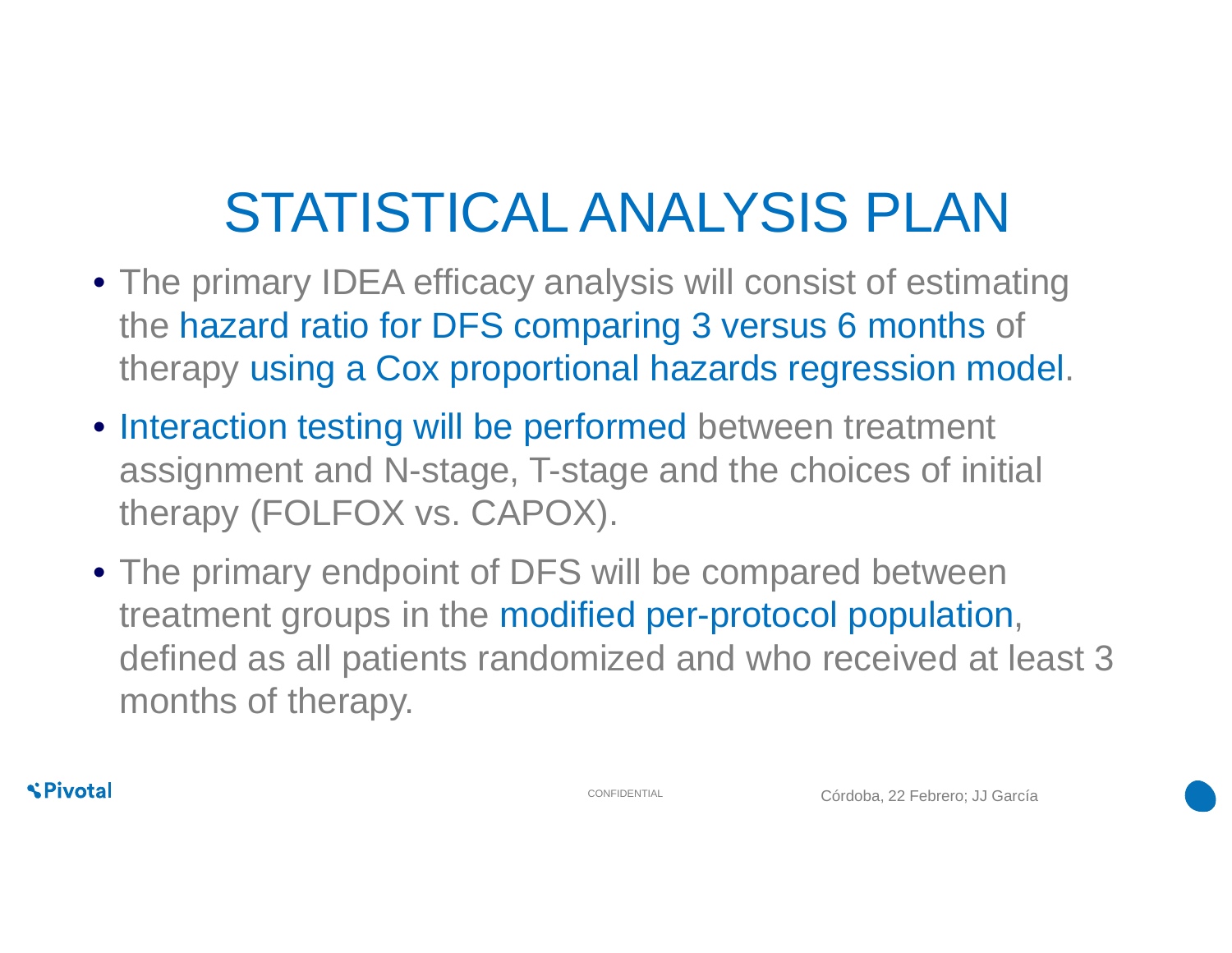## **Primary Outcomes Analysis**

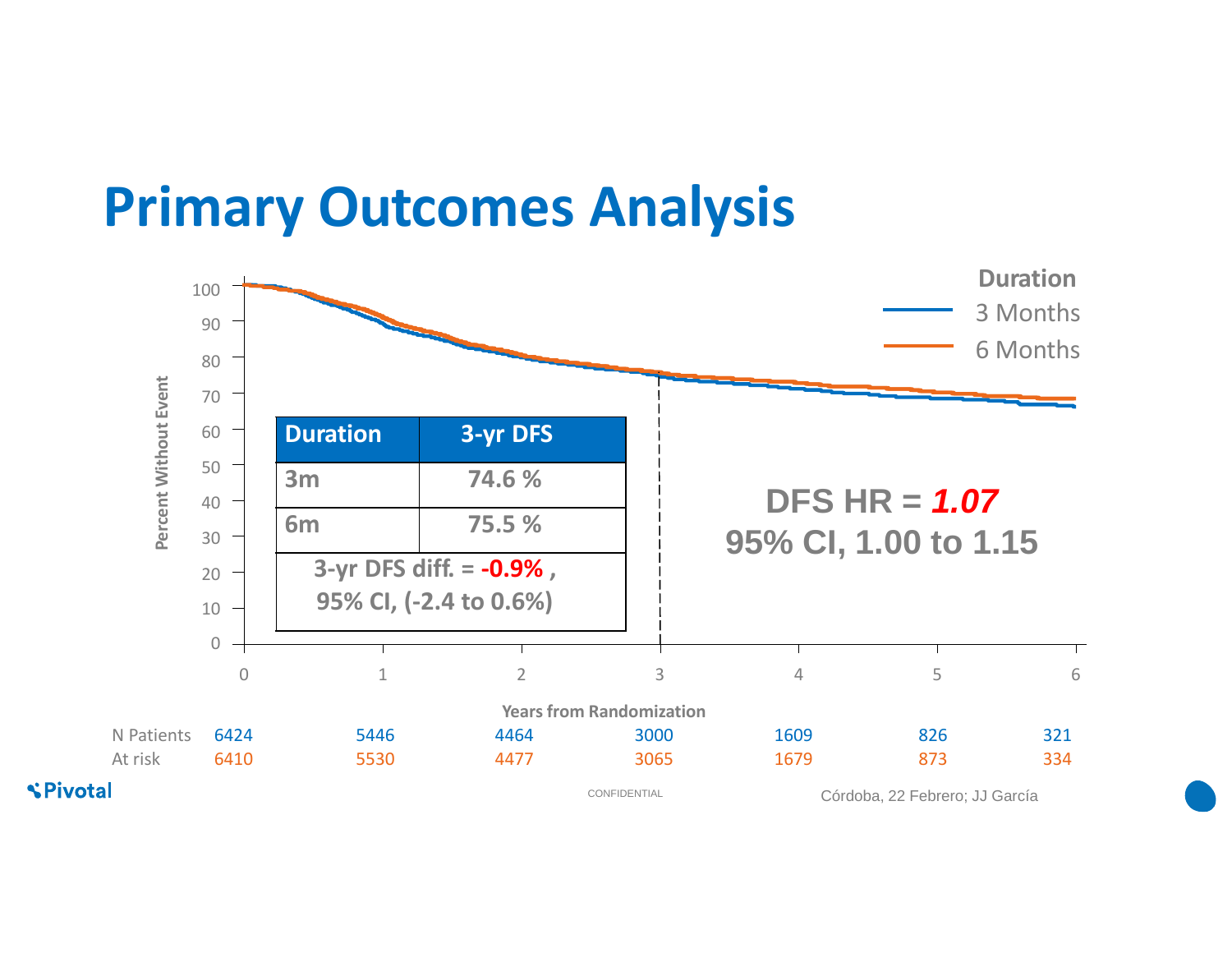## IDEA RESULTS: Global

| HR<br>3 vs. 6 mos<br>$(95\% \text{ Cl})$ | <b>CAPOX</b>            | <b>FOLFOX</b>           | <b>ALL</b>              |
|------------------------------------------|-------------------------|-------------------------|-------------------------|
| <b>LOW RISK</b>                          | 0.85                    | 1.10                    | 1.01                    |
| $(T1-3 N1)$                              | $(0.71 - 1.01)$         | $(0.96 - 1.26)$         | $(0.90 - 1.12)$         |
| <b>HIGH RISK</b>                         | 1.02                    | 1.20                    | 1.12                    |
| $(T4$ or N2)                             | $(0.89 - 1.17)$         | $(1.07 - 1.35)$         | $(1.03 - 1.23)$         |
| <b>ALL</b>                               | 0.95<br>$(0.85 - 1.06)$ | 1.16<br>$(1.06 - 1.26)$ | 1.07<br>$(1.00 - 1.15)$ |

**SPivotal** 

**3 mos not inferior inconclusive 3 mos inferior**

**Inconclusive 3 mos inferior**<br>Cordoba, 22 Febrero; JJ García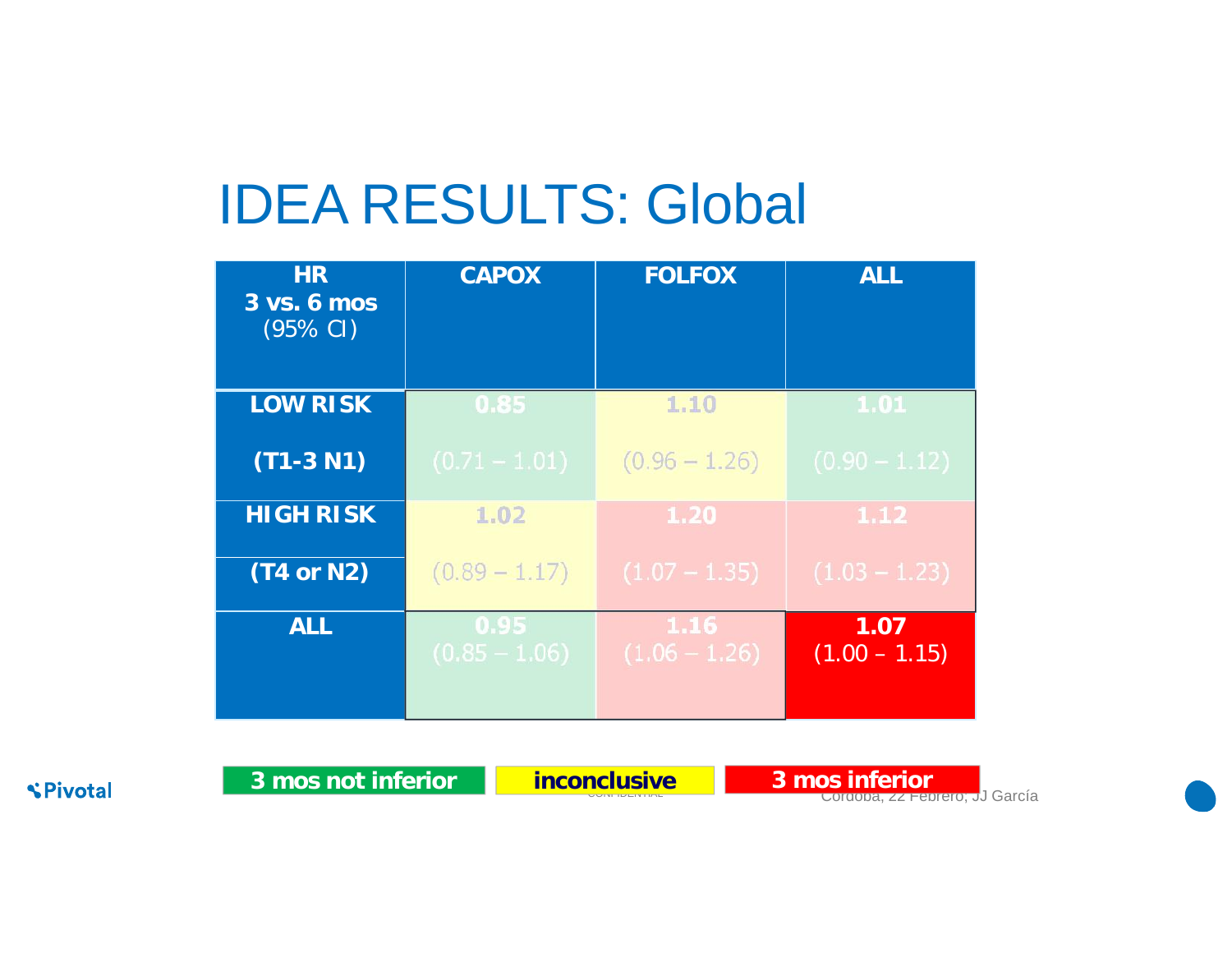# **Primary DFS Analysis (mITT), cont.**

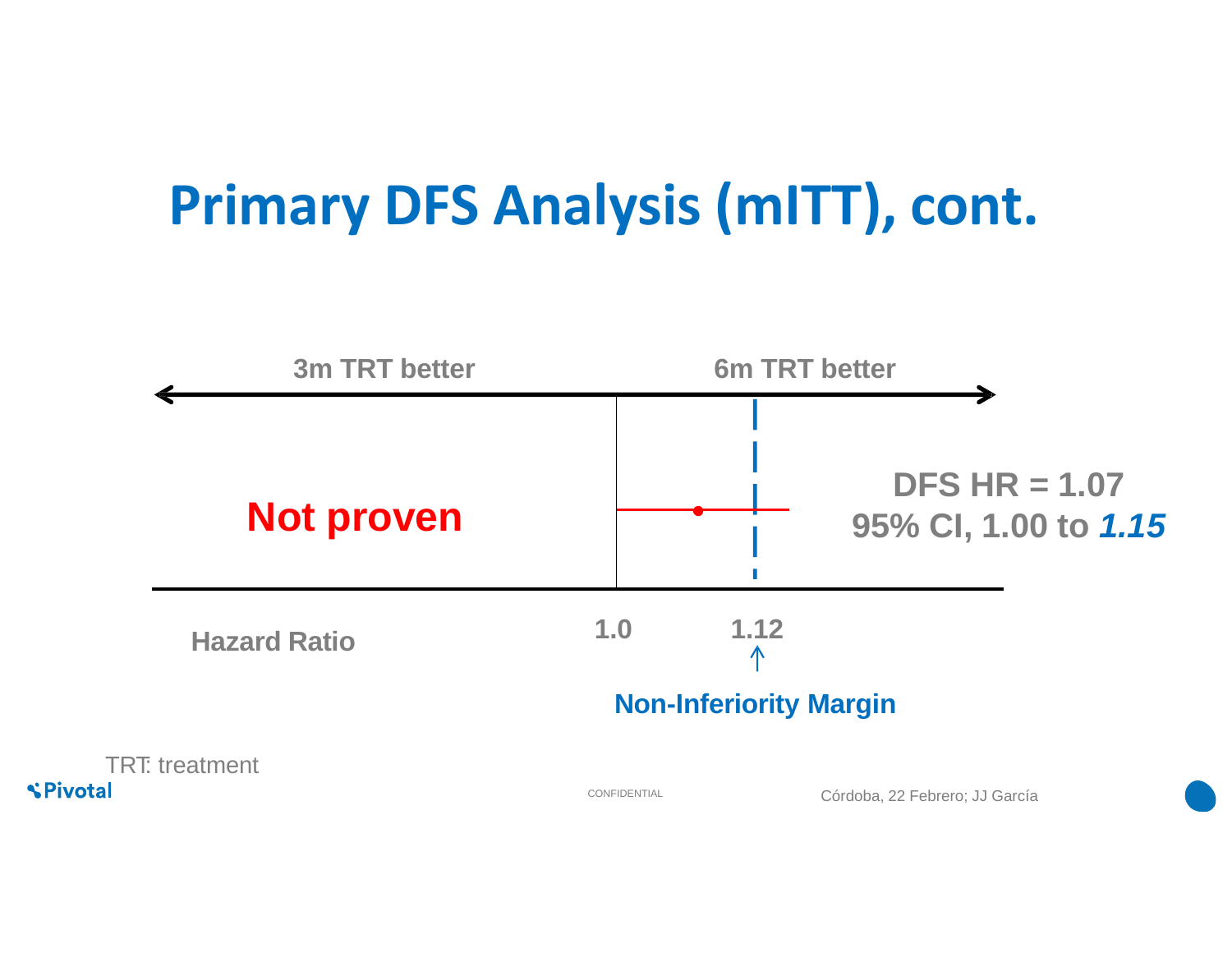# **Analysis by Risk Groups and Regimens**

• **Large difference in overall prognosis observed between (T1-3 N1) and (T4 and/or N2) cancers**

• 3-year DFS ∆ 20% 80% vs 60% Preplanned subgroup analysis for T and N

- Analysis of 3m vs 6m adjuvant therapy by risk groups
- **Two different adjuvant regimens used, FOLFOX (N=7763) and CAPOX (N=5071)**

• Preplanned analysis of 3m vs 6m based on regimen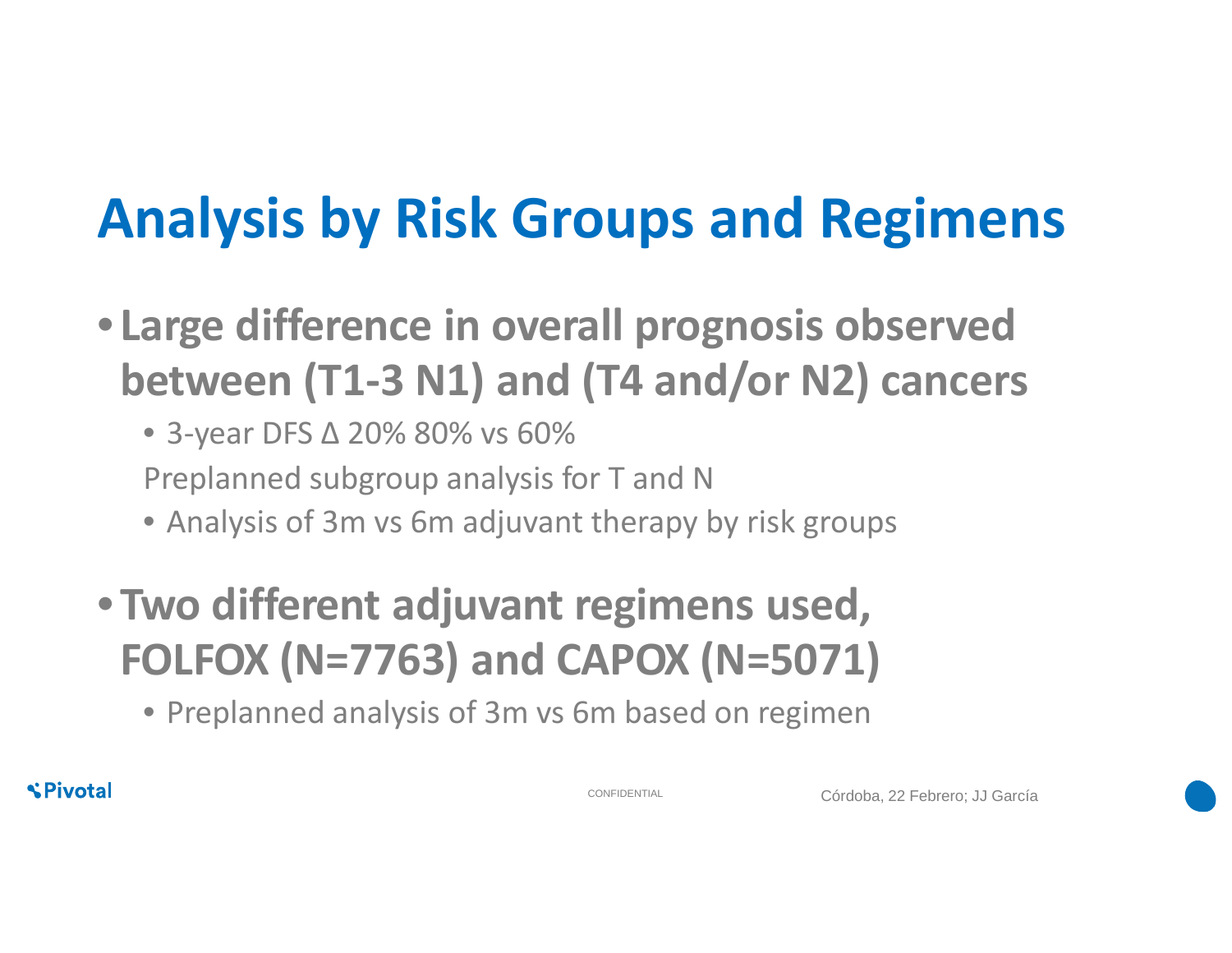## **Analysis by Risk Groups and Regimens**

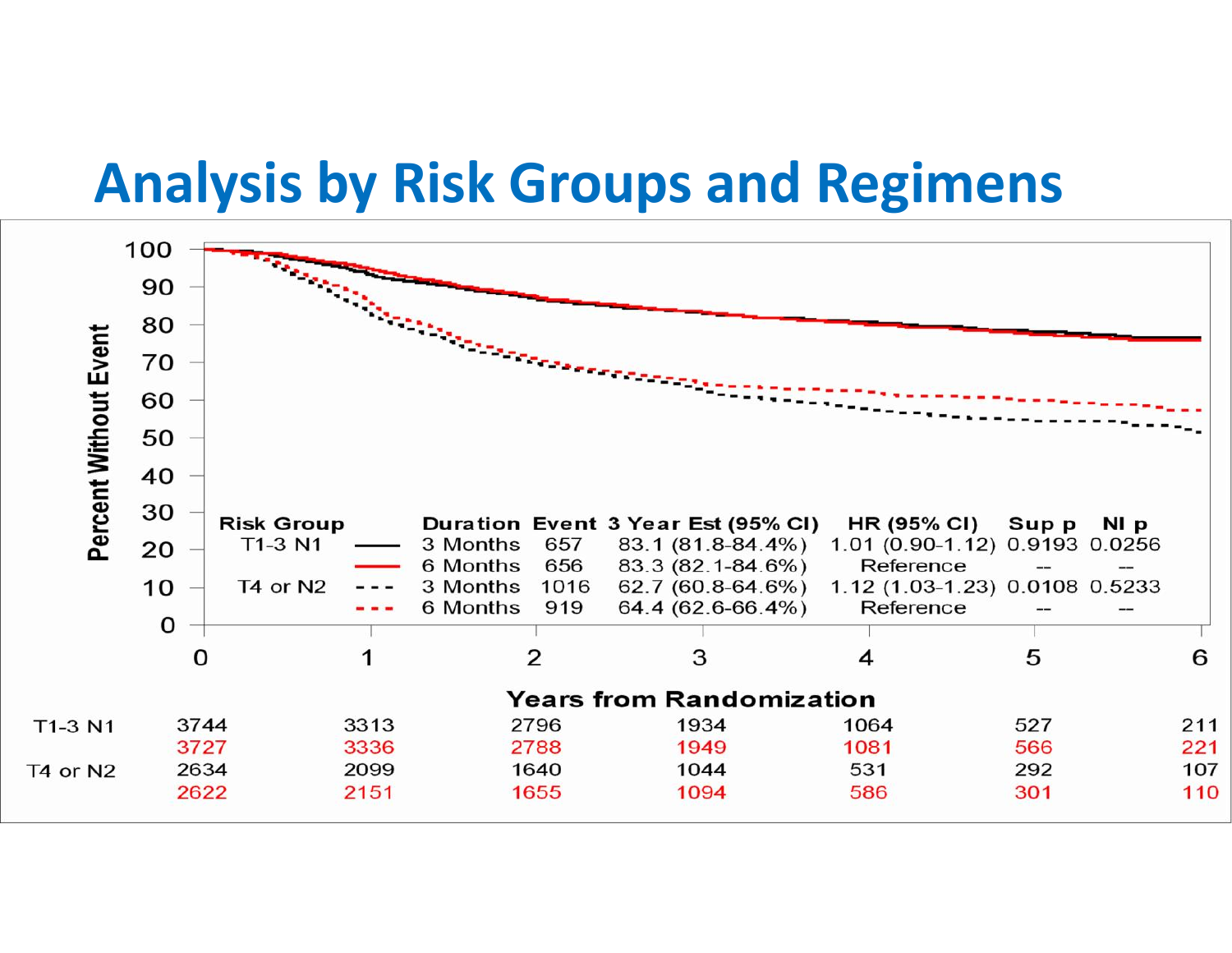## SUMMARY OF IDEA RESULTS

| <b>HR</b><br>3 vs. 6 mos<br>(95% CI) | <b>ALL</b>              |                                             |
|--------------------------------------|-------------------------|---------------------------------------------|
| <b>LOW RISK</b><br>$(T1-3 N1)$       | 1.01<br>$(0.90 - 1.12)$ | Interaction test                            |
| <b>HIGH RISK</b><br>$(T4$ or N2)     | 1.12<br>$(1.03 - 1.23)$ | $P$ -value = 0.11<br>(moderate interaction) |
| <b>ALL</b>                           | 1.07<br>$(1.00 - 1.15)$ |                                             |
| 3 mos not inferior                   |                         | 3 mos inferior                              |

**SPivotal** 

**CONFIDENTIAL Córdoba, 22 Febrero; JJ García**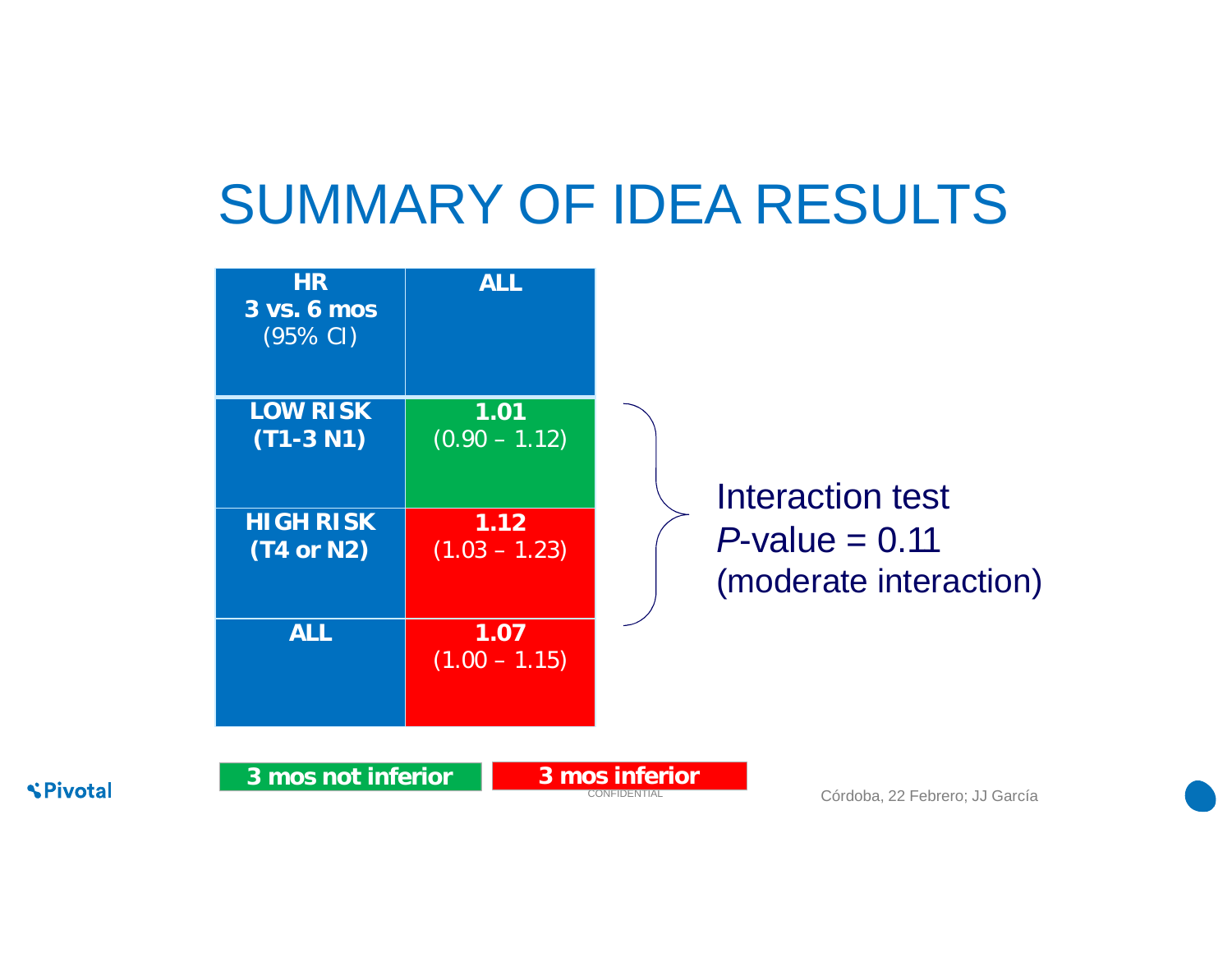# **DFS Comparison by Regimen FOLFOX CAPOX**



#### Interaction  $p$ -value =  $0.0051$ Presented by: Qian Shi, PhD on behalf of IDEA collaborators

**SPivotal** 

CONFIDENTIAL Córdoba, 22 Febrero; JJ García 21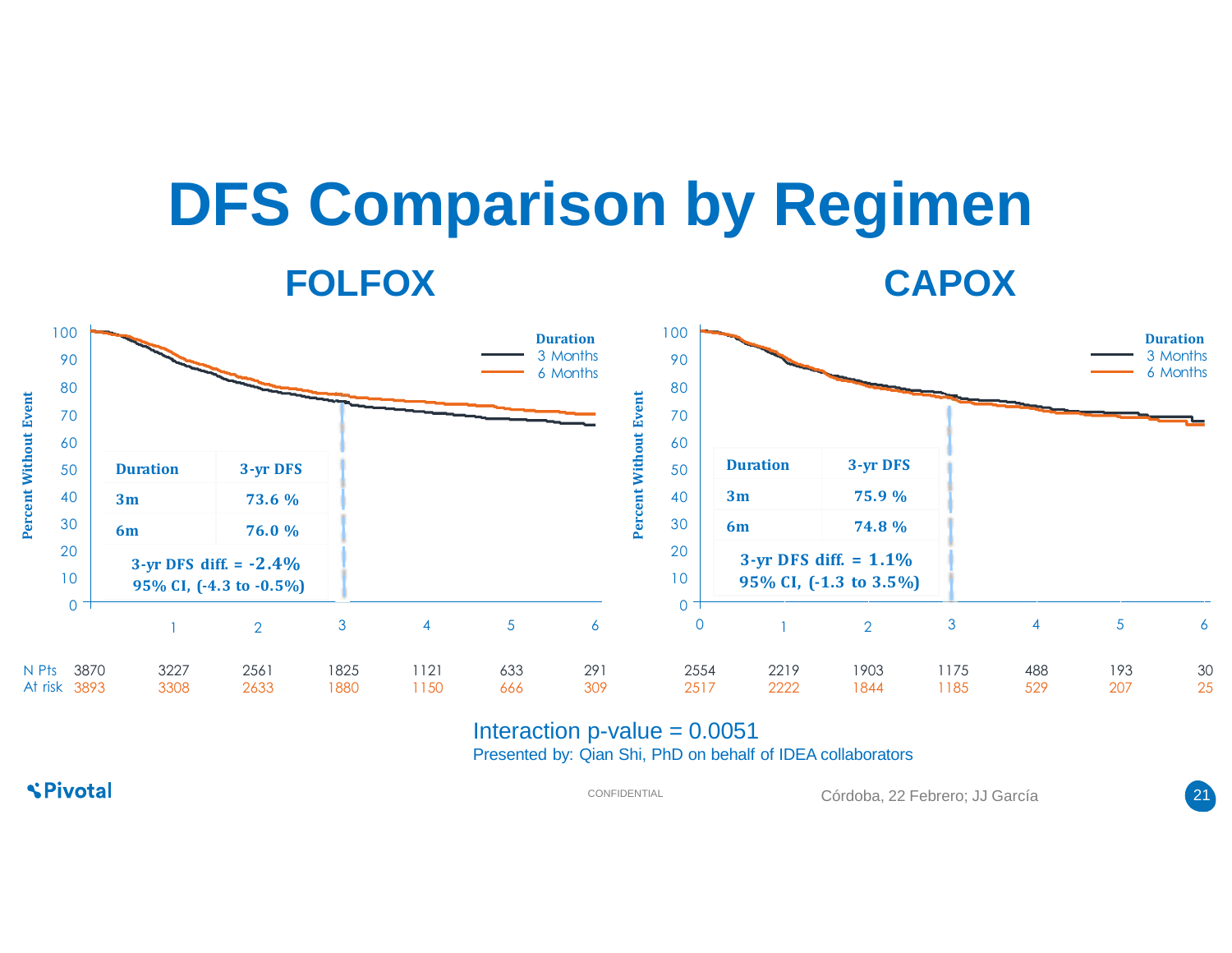## SUMMARY OF IDEA RESULTS

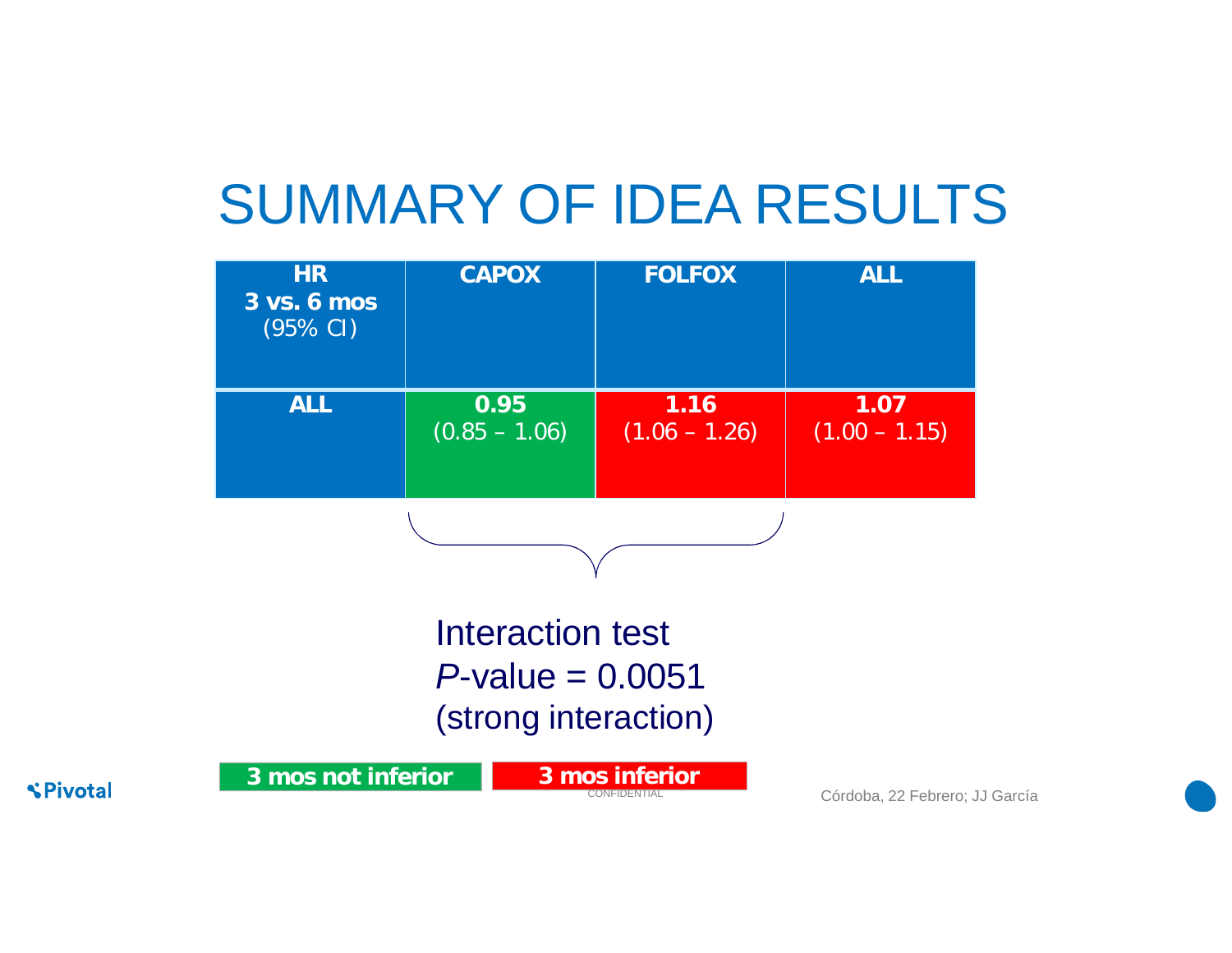## IDEA RESULTS: All subgroups

| <b>HR</b><br>3 vs. 6 mos<br>(95% CI) | <b>CAPOX</b>            | <b>FOLFOX</b>           | <b>ALL</b>              |
|--------------------------------------|-------------------------|-------------------------|-------------------------|
| <b>LOW RISK</b>                      | 0.85                    | 1.10                    | 1.01                    |
| $(T1-3 N1)$                          | $(0.71 - 1.01)$         | $(0.96 - 1.26)$         | $(0.90 - 1.12)$         |
| <b>HIGH RISK</b>                     | 1.02                    | 1.20                    | 1.12                    |
| $(T4$ or N2)                         | $(0.89 - 1.17)$         | $(1.07 - 1.35)$         | $(1.03 - 1.23)$         |
| <b>ALL</b>                           | 0.95<br>$(0.85 - 1.06)$ | 1.16<br>$(1.06 - 1.26)$ | 1.07<br>$(1.00 - 1.15)$ |

**SPivotal** 

**3 mos not inferior inconclusive 3 mos inferior**

**inconclusive 3 mos inferior**<br>Cordoba, 22 Febrero; JJ García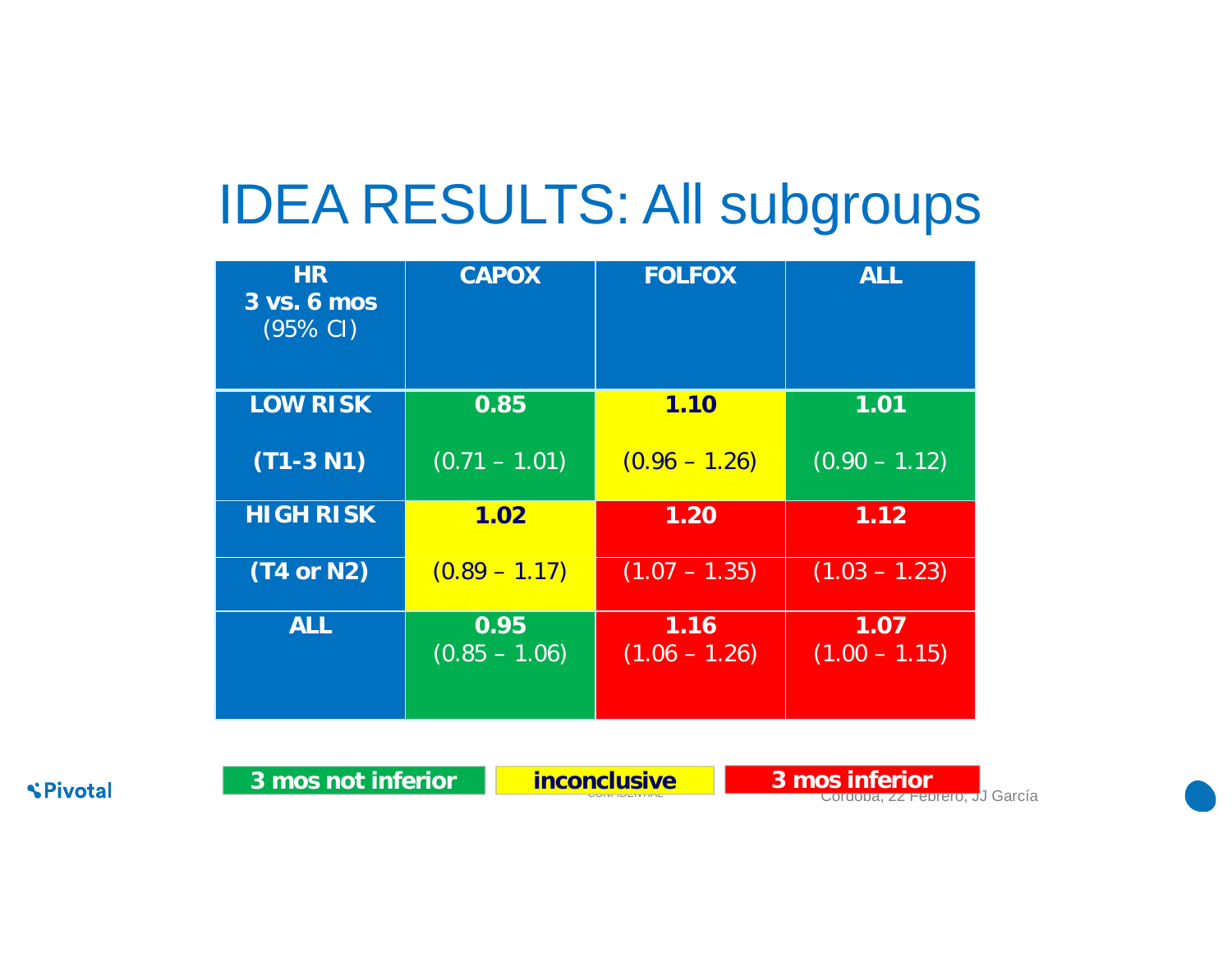# Statistical Conclusions

The significant duration x treatment interaction supports giving

- 3 mos of CAPOX (assuming this is the preferred treatment)
- 6 mos of FOLFOX (assuming this is the preferred treatment) **BUT how does CAPOX 3 mos compare with FOLFOX 6 mos?**

Despite its large size and prospective design, IDEA provides no direct evidence on the efficacy of CAPOX compared with that of FOLFOX.

#### **Patients could have been randomized to CAPOX vs. FOLFOX in addition to being randomized to 3 vs. 6 mos.**

**SPivotal** 

CONFIDENTIAL Córdoba, 22 Febrero; JJ García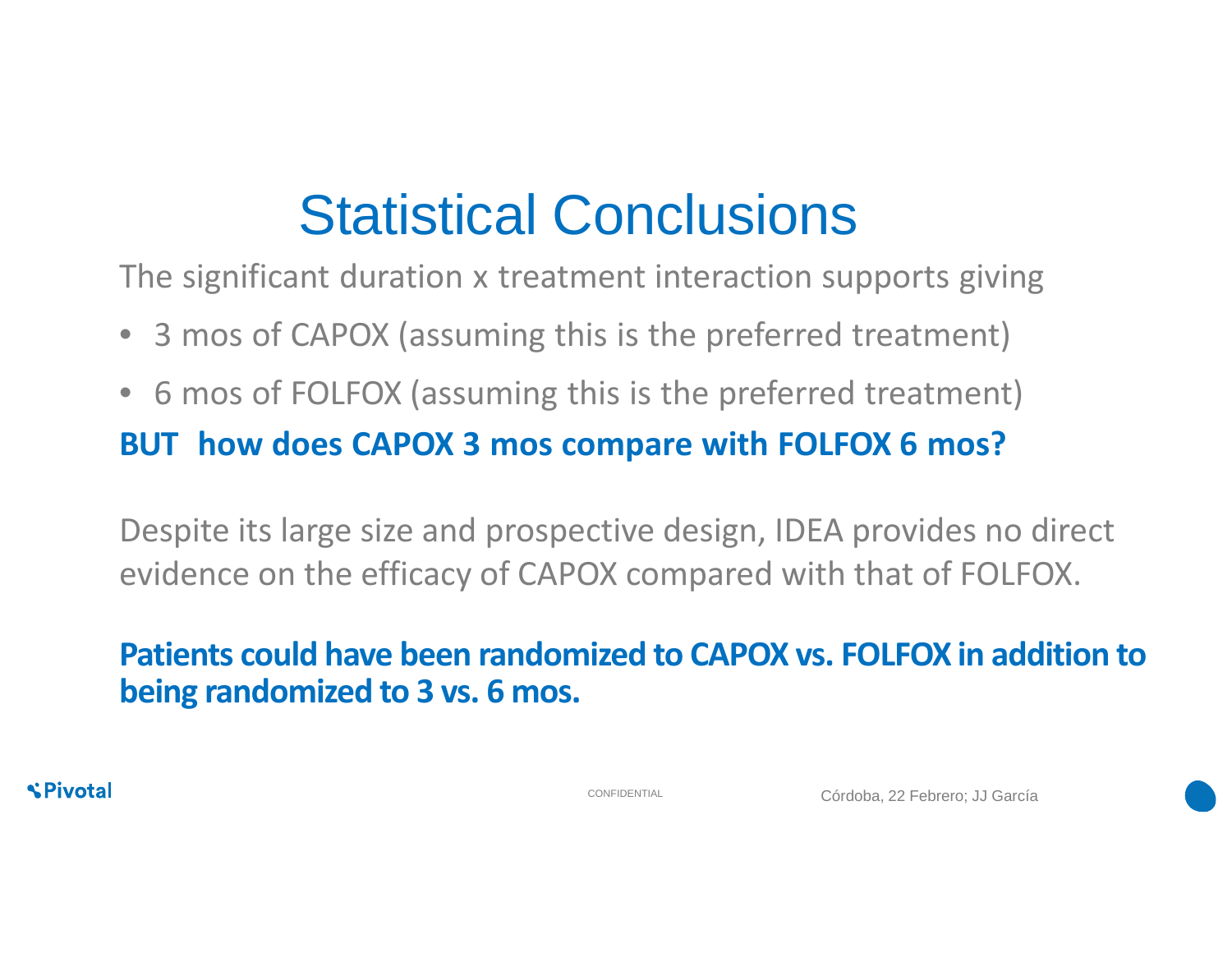## **Conclusions**

- **IDEA data provide a framework for discussions on risks and benefits of individualized adjuvant therapy approaches**
- **Shorter duration of therapy associated with remarkable reduction in (neuro)toxicity**
- **For patients treated with CAPOX, 3 months was as good as 6 months, particularly in the low-risk population.**
- **For patients treated with FOLFOX, 6 months treatment added extra benefit in terms of DFS, particularly in the high-risk population**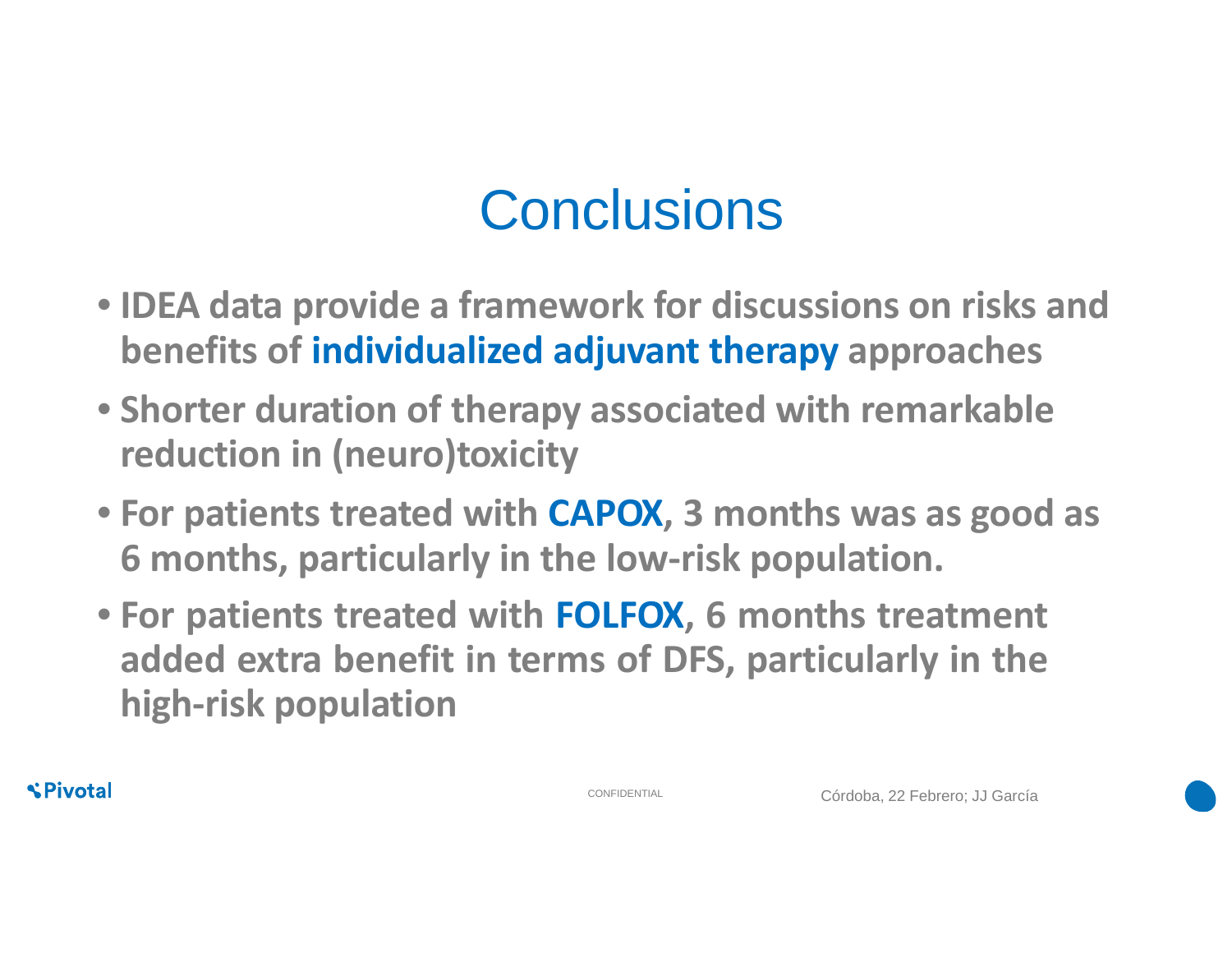## Results summary



26